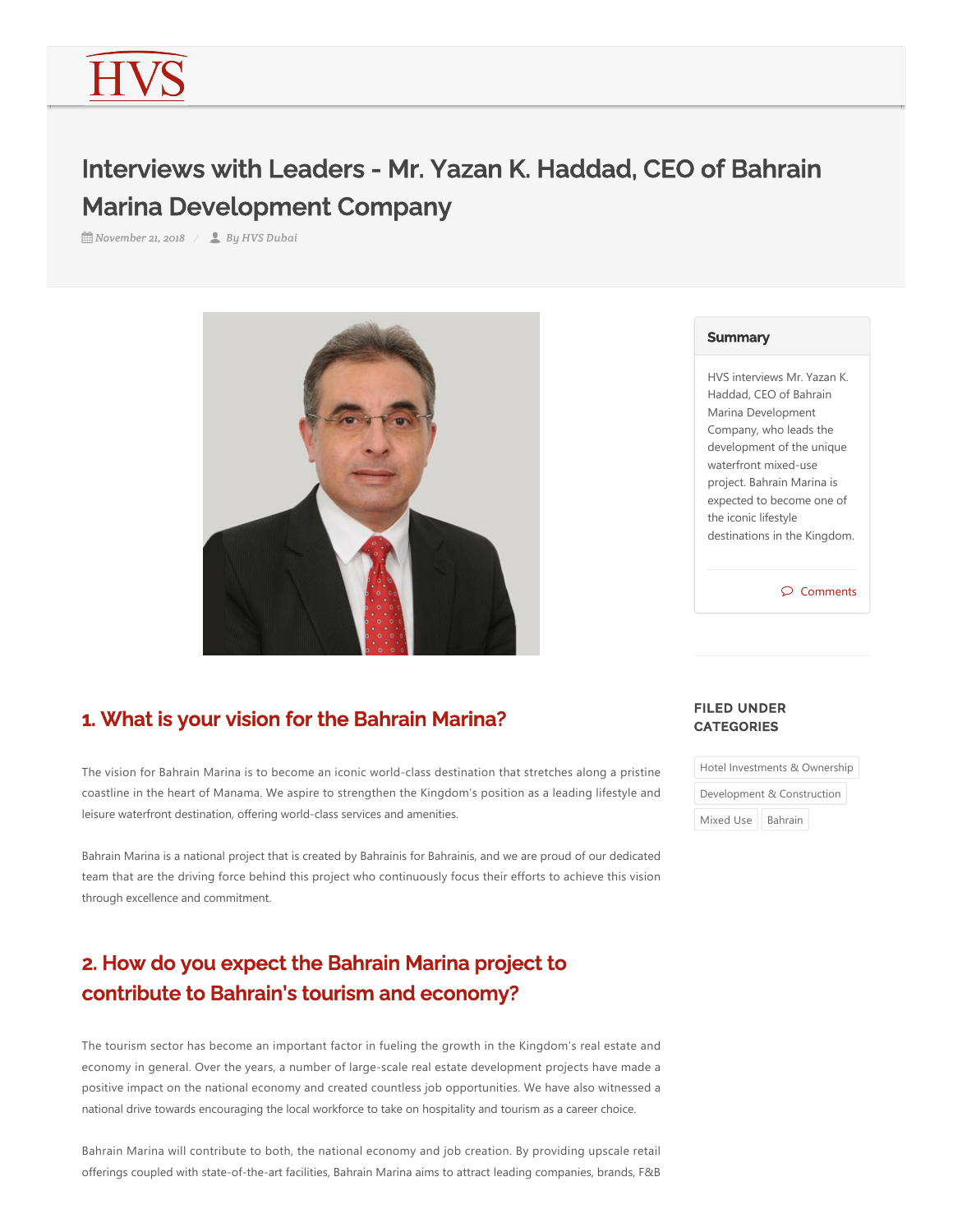franchise to invest in the Kingdom of Bahrain. Furthermore, Bahrain Marina aims to create new job opportunities for the local workforce which will contribute to the diversification of the national economy.

We have successfully attracted one of the biggest names in the hospitality industry, Shangri‐La Hotels & Resorts, which will make its debut in Bahrain Marina. The iconic brand will undoubtingly contribute to the national economy and the development of the tourism sector by attracting tourist from across the world. More importantly, it will provide job opportunities for promising Bahrainis.

## 3. What makes Bahrain Marina a unique mixed-used development?

Bahrain Marina is expected to be positioned as the leading and luxurious entertainment destination in the Kingdom. The project is being developed taking into consideration the latest modern designs and highest level of quality and excellence, backed with the support of renowned and experienced consultants who support the project through the different phases.

Boasting numerous recreational and marine tourist attractions, including five‐star luxury hotel and other residential offerings including hotel suites, freehold apartments and waterfront villas. The project will also include a shopping district, a fully‐integrated family entertainment and educational center and a recreational waterfront space with F&B and retail spaces.

Bahrain Marina will also feature a Marina with an exclusive Yacht Club with the capacity of berthing up to 250 yachts and boats, aimed at creating a marina that will rival the best international marinas in terms of design, amenities and features.

### 4. Why should investors consider investing in the project?

Overlooking the Arabian Gulf, Bahrain Marina is thoughtfully designed to standout from other development projects in the Kingdom of Bahrain. The unique waterfront mixed‐used development project is the ultimate lifestyle destination where business, leisure, art, culture and community connect – making it an attractive project for investors.

With very close proximity to all government and other public and civic facilities, Bahrain Marina distinctively links Manama's business hubs, traditional souqs, touristic and cultural districts, making it an attractive choice for all investors.